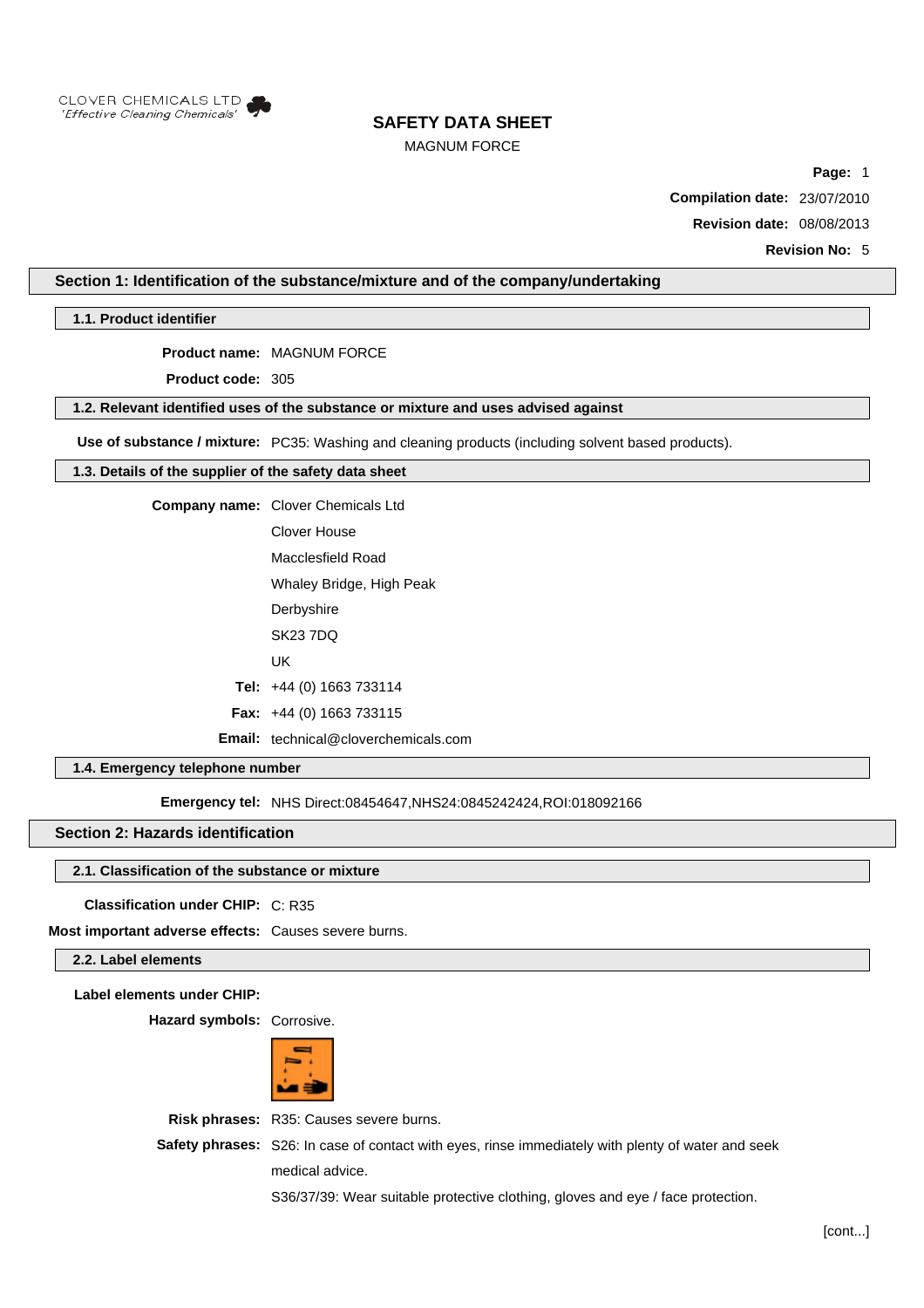## MAGNUM FORCE

**Page:** 2

S45: In case of accident or if you feel unwell, seek medical advice immediately (show

the label where possible).

**2.3. Other hazards**

## **PBT:** This substance is not identified as a PBT substance.

## **Section 3: Composition/information on ingredients**

## **3.2. Mixtures**

## **Hazardous ingredients:**

## SODIUM HYDROXIDE

| <b>CAS</b>                                     | <b>CHIP Classification</b> | <b>CLP Classification</b> | Percent  |  |
|------------------------------------------------|----------------------------|---------------------------|----------|--|
| 1310-73-2                                      | C: R35                     | Skin Corr. 1A: H314       | 5-10%    |  |
| C 12/15 A, 3-12 EO MULTIBRANCHED (DID 28)      |                            |                           |          |  |
| 9043-30-5                                      | Xn: R22; Xi: R41           | ٠                         | $1 - 5%$ |  |
| AMPHOTERIC SURFACTANT                          |                            |                           |          |  |
|                                                | Xi: R36                    | $\overline{\phantom{a}}$  | $1 - 5%$ |  |
| C9/11 A, >3-6 EO PREDOMINANTLY LINEAR (DID 21) |                            |                           |          |  |
| 160875-66-1                                    | Xi: R41                    | $\overline{\phantom{a}}$  | $1 - 5%$ |  |
|                                                |                            |                           |          |  |

## **Section 4: First aid measures**

| 4.1. Description of first aid measures                           |                                                                                                             |  |
|------------------------------------------------------------------|-------------------------------------------------------------------------------------------------------------|--|
|                                                                  | <b>Skin contact:</b> Remove all contaminated clothes and footwear immediately unless stuck to skin.         |  |
|                                                                  | Drench the affected skin with running water for 10 minutes or longer if substance is still                  |  |
|                                                                  | on skin. Transfer to hospital if there are burns or symptoms of poisoning.                                  |  |
|                                                                  | Eye contact: Bathe the eye with running water for 15 minutes. Transfer to hospital for specialist           |  |
|                                                                  | examination.                                                                                                |  |
|                                                                  | Ingestion: Wash out mouth with water. Do not induce vomiting. Give 1 cup of water to drink every 10         |  |
|                                                                  | minutes. If unconscious, check for breathing and apply artificial respiration if necessary.                 |  |
|                                                                  | If unconscious and breathing is OK, place in the recovery position. Transfer to hospital                    |  |
|                                                                  | as soon as possible.                                                                                        |  |
|                                                                  | Inhalation: Remove casualty from exposure ensuring one's own safety whilst doing so. If                     |  |
|                                                                  | unconscious and breathing is OK, place in the recovery position. If conscious, ensure                       |  |
|                                                                  | the casualty sits or lies down. If breathing becomes bubbly, have the casualty sit and                      |  |
|                                                                  | provide oxygen if available. Transfer to hospital as soon as possible.                                      |  |
| 4.2. Most important symptoms and effects, both acute and delayed |                                                                                                             |  |
|                                                                  | <b>Skin contact:</b> Blistering may occur. Progressive ulceration will occur if treatment is not immediate. |  |
|                                                                  | Eye contact: Corneal burns may occur. May cause permanent damage.                                           |  |
|                                                                  | <b>Ingestion:</b> Corrosive burns may appear around the lips. Blood may be vomited. There may be            |  |
|                                                                  | bleeding from the mouth or nose.                                                                            |  |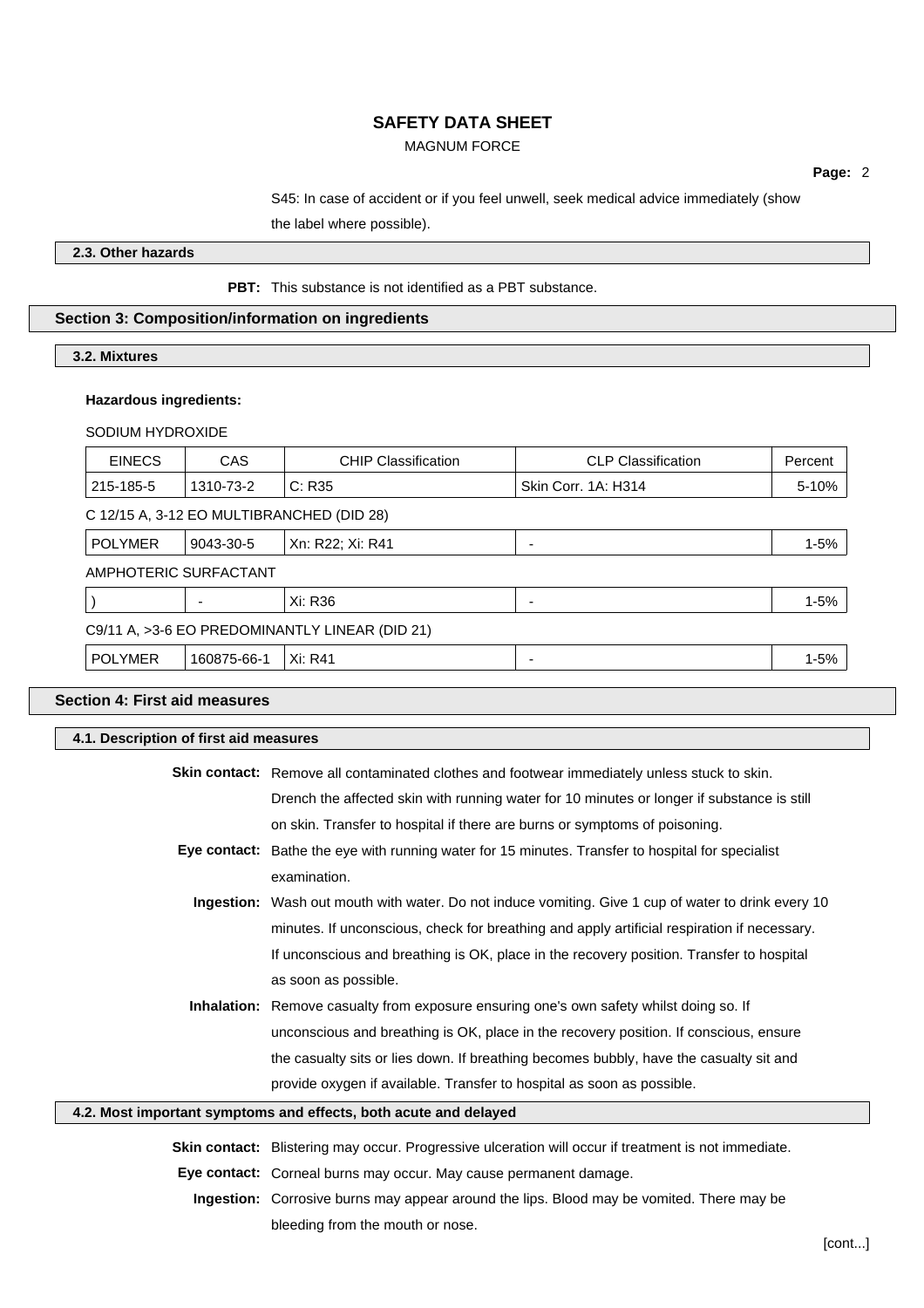## MAGNUM FORCE

**Page:** 3

**Inhalation:** There may be shortness of breath with a burning sensation in the throat. Exposure may

cause coughing or wheezing.

**Delayed / immediate effects:** Immediate effects can be expected after short-term exposure.

**4.3. Indication of any immediate medical attention and special treatment needed**

**Immediate / special treatment:** Eye bathing equipment should be available on the premises.

#### **Section 5: Fire-fighting measures**

## **5.1. Extinguishing media**

**Extinguishing media:** Suitable extinguishing media for the surrounding fire should be used. Use water spray to cool containers.

#### **5.2. Special hazards arising from the substance or mixture**

**Exposure hazards:** Corrosive. In combustion emits toxic fumes of carbon dioxide / carbon monoxide.

#### **5.3. Advice for fire-fighters**

**Advice for fire-fighters:** Wear self-contained breathing apparatus. Wear protective clothing to prevent contact with skin and eyes.

#### **Section 6: Accidental release measures**

#### **6.1. Personal precautions, protective equipment and emergency procedures**

**Personal precautions:** Notify the police and fire brigade immediately. If outside keep bystanders upwind and away from danger point. Mark out the contaminated area with signs and prevent access to unauthorised personnel. Do not attempt to take action without suitable protective clothing - see section 8 of SDS. Turn leaking containers leak-side up to prevent the escape of liquid.

#### **6.2. Environmental precautions**

**Environmental precautions:** Do not discharge into drains or rivers. Contain the spillage using bunding.

## **6.3. Methods and material for containment and cleaning up**

**Clean-up procedures:** Clean-up should be dealt with only by qualified personnel familiar with the specific substance. Absorb into dry earth or sand. Transfer to a closable, labelled salvage container for disposal by an appropriate method.

#### **6.4. Reference to other sections**

**Reference to other sections:** Refer to section 8 of SDS.

#### **Section 7: Handling and storage**

#### **7.1. Precautions for safe handling**

**Handling requirements:** Avoid direct contact with the substance. Ensure there is sufficient ventilation of the area. Do not handle in a confined space. Avoid the formation or spread of mists in the air.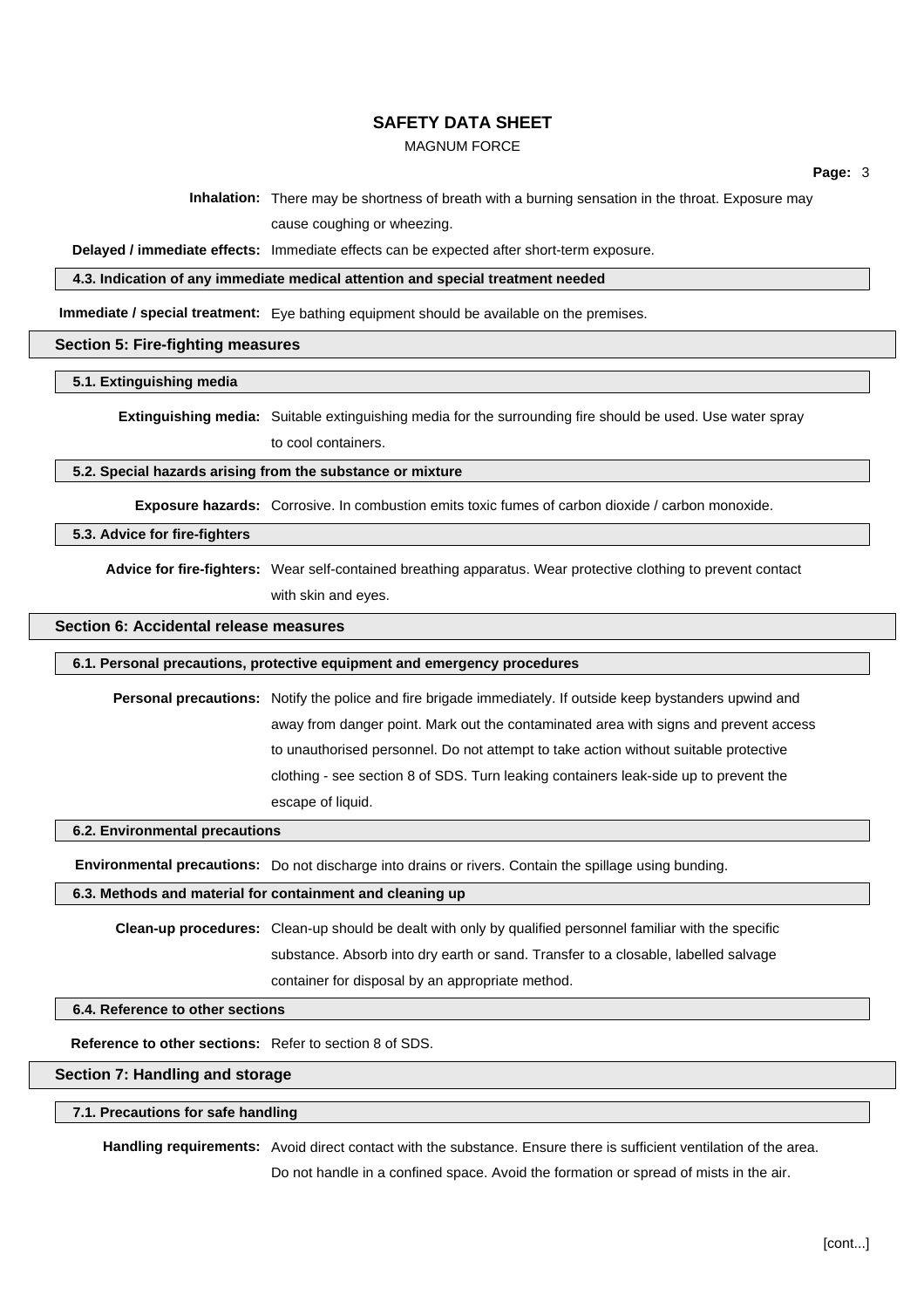## MAGNUM FORCE

#### **7.2. Conditions for safe storage, including any incompatibilities**

**Storage conditions:** Store in cool, well ventilated area. Keep container tightly closed.

**Suitable packaging:** Polyethylene. Stainless steel. Teflon.

#### **7.3. Specific end use(s)**

**Specific end use(s):** No data available.

## **Section 8: Exposure controls/personal protection**

### **8.1. Control parameters**

#### **Hazardous ingredients:**

#### **SODIUM HYDROXIDE**

#### **Workplace exposure limits: Respirable dust**

| State | 8 hour TWA | 15 min. STEL       | 8 hour TWA | STEL<br>15 min.          |
|-------|------------|--------------------|------------|--------------------------|
| UK    |            | $2 \text{ mg/m}$ 3 | -          | $\overline{\phantom{0}}$ |

**8.2. Exposure controls**

**Engineering measures:** Ensure there is sufficient ventilation of the area.

**Respiratory protection:** Respiratory protective device with particle filter.

**Hand protection:** Impermeable gloves. Gloves (alkali-resistant).

**Eye protection:** Tightly fitting safety goggles. Ensure eye bath is to hand.

**Skin protection:** Impermeable protective clothing.

## **Section 9: Physical and chemical properties**

#### **9.1. Information on basic physical and chemical properties**

| <b>State: Liquid</b>                 |                                                  |                          |                              |
|--------------------------------------|--------------------------------------------------|--------------------------|------------------------------|
| Colour: Orange                       |                                                  |                          |                              |
|                                      | <b>Odour:</b> Barely perceptible odour           |                          |                              |
| <b>Evaporation rate: Moderate</b>    |                                                  |                          |                              |
|                                      | <b>Oxidising:</b> Non-oxidising (by EC criteria) |                          |                              |
| <b>Solubility in water: Soluble</b>  |                                                  |                          |                              |
|                                      | Viscosity: Non-viscous                           |                          |                              |
| <b>Boiling point/range°C: 100</b>    |                                                  | Melting point/range°C: 0 |                              |
| <b>Relative density: 1.05 - 1.15</b> |                                                  |                          | <b>pH:</b> $1\% = 11.5 - 12$ |
| $VOC$ g/l: $0$                       |                                                  |                          |                              |
| .                                    |                                                  |                          |                              |

**9.2. Other information**

**Other information:** Not applicable.

**Section 10: Stability and reactivity**

**Page:** 4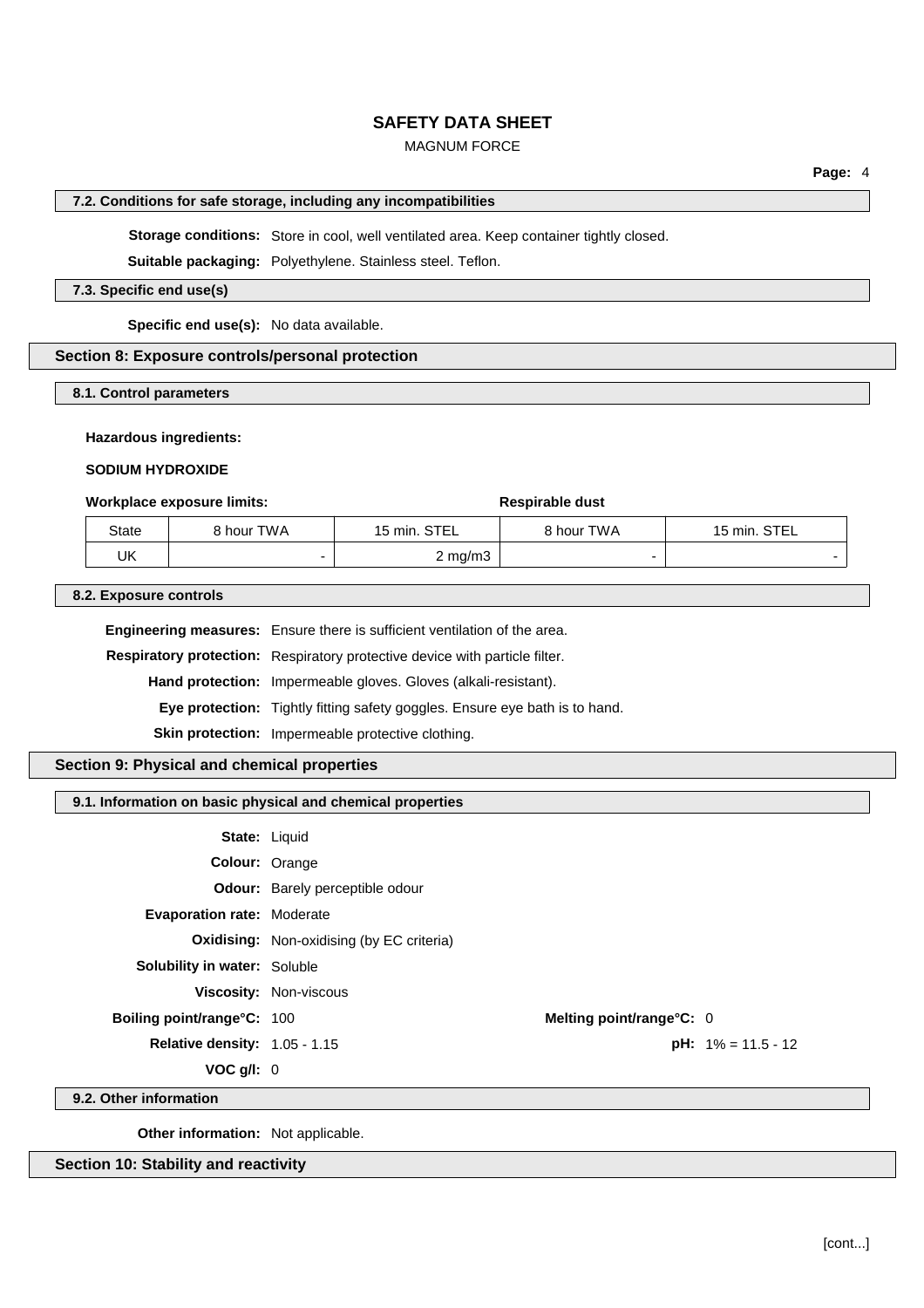## MAGNUM FORCE

#### **10.1. Reactivity**

**Reactivity:** Stable under recommended transport or storage conditions.

#### **10.2. Chemical stability**

**Chemical stability:** Stable under normal conditions.

## **10.3. Possibility of hazardous reactions**

**Hazardous reactions:** Hazardous reactions will not occur under normal transport or storage conditions.

**10.4. Conditions to avoid**

#### **10.5. Incompatible materials**

**Materials to avoid:** Strong oxidising agents. Strong acids.

#### **10.6. Hazardous decomposition products**

Haz. decomp. products: In combustion emits toxic fumes of carbon dioxide / carbon monoxide.

#### **Section 11: Toxicological information**

**11.1. Information on toxicological effects**

#### **Relevant effects for mixture:**

| Effect<br>____   | Route       | Basis                 |
|------------------|-------------|-----------------------|
| ∽<br>Corrosivity | OPT INH DRM | Hazardous: calculated |

**Symptoms / routes of exposure**

**Skin contact:** Blistering may occur. Progressive ulceration will occur if treatment is not immediate.

**Eye contact:** Corneal burns may occur. May cause permanent damage.

**Ingestion:** Corrosive burns may appear around the lips. Blood may be vomited. There may be bleeding from the mouth or nose.

**Inhalation:** There may be shortness of breath with a burning sensation in the throat. Exposure may cause coughing or wheezing.

**Delayed / immediate effects:** Immediate effects can be expected after short-term exposure.

#### **Section 12: Ecological information**

**12.1. Toxicity**

**Ecotoxicity values:** Not applicable.

**12.2. Persistence and degradability**

**Persistence and degradability:** Biodegradable. The surfactants contained in this preperation comply with the

biodegradability criteria as laid down in regulation (EC) No.648/2004 on detergents.

**12.3. Bioaccumulative potential**

**Bioaccumulative potential:** No bioaccumulation potential.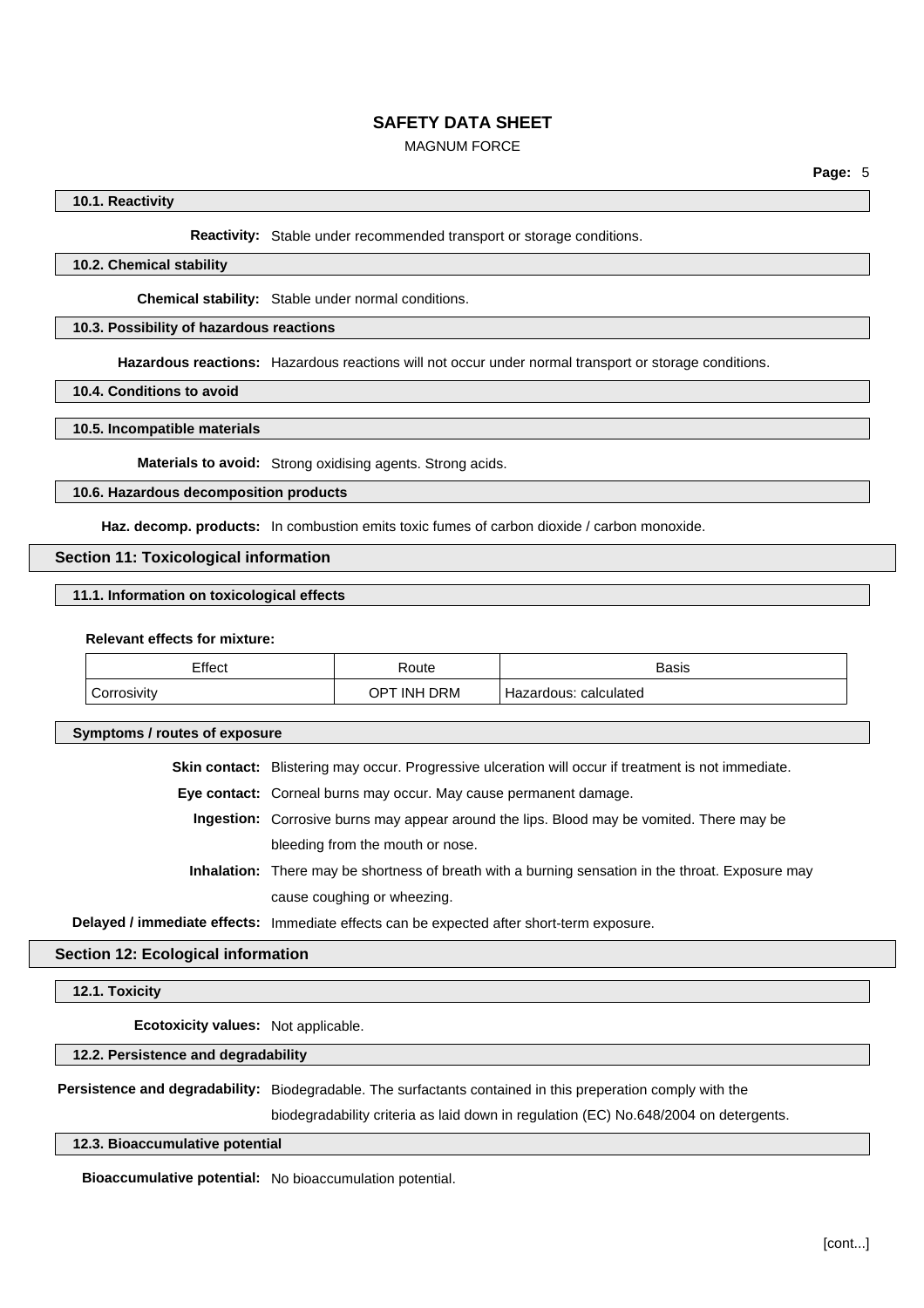## MAGNUM FORCE

[cont...]

**Page:** 6

**12.4. Mobility in soil**

**Mobility:** Readily absorbed into soil.

## **12.5. Results of PBT and vPvB assessment**

**PBT identification:** This substance is not identified as a PBT substance.

## **12.6. Other adverse effects**

**Other adverse effects:** Negligible ecotoxicity.

## **Section 13: Disposal considerations**

**13.1. Waste treatment methods**

**Disposal operations:** Transfer to a suitable container and arrange for collection by specialised disposal company. **Disposal of packaging:** Dispose of as normal industrial waste.

> **NB:** The user's attention is drawn to the possible existence of regional or national regulations regarding disposal.

#### **Section 14: Transport information**

**14.1. UN number**

**UN number:** UN1760

#### **14.2. UN proper shipping name**

**Shipping name:** CORROSIVE LIQUID, N.O.S.

(SODIUM HYDROXIDE (3.8%))

**14.3. Transport hazard class(es)**

**Transport class:** 8

**14.4. Packing group**

**Packing group:** III

**14.5. Environmental hazards**

**Environmentally hazardous:** No **Marine pollutant:** No

**14.6. Special precautions for user**

**Special precautions:** No special precautions.

**Tunnel code:** E

**Transport category:** 3

## **Section 15: Regulatory information**

**15.1. Safety, health and environmental regulations/legislation specific for the substance or mixture**